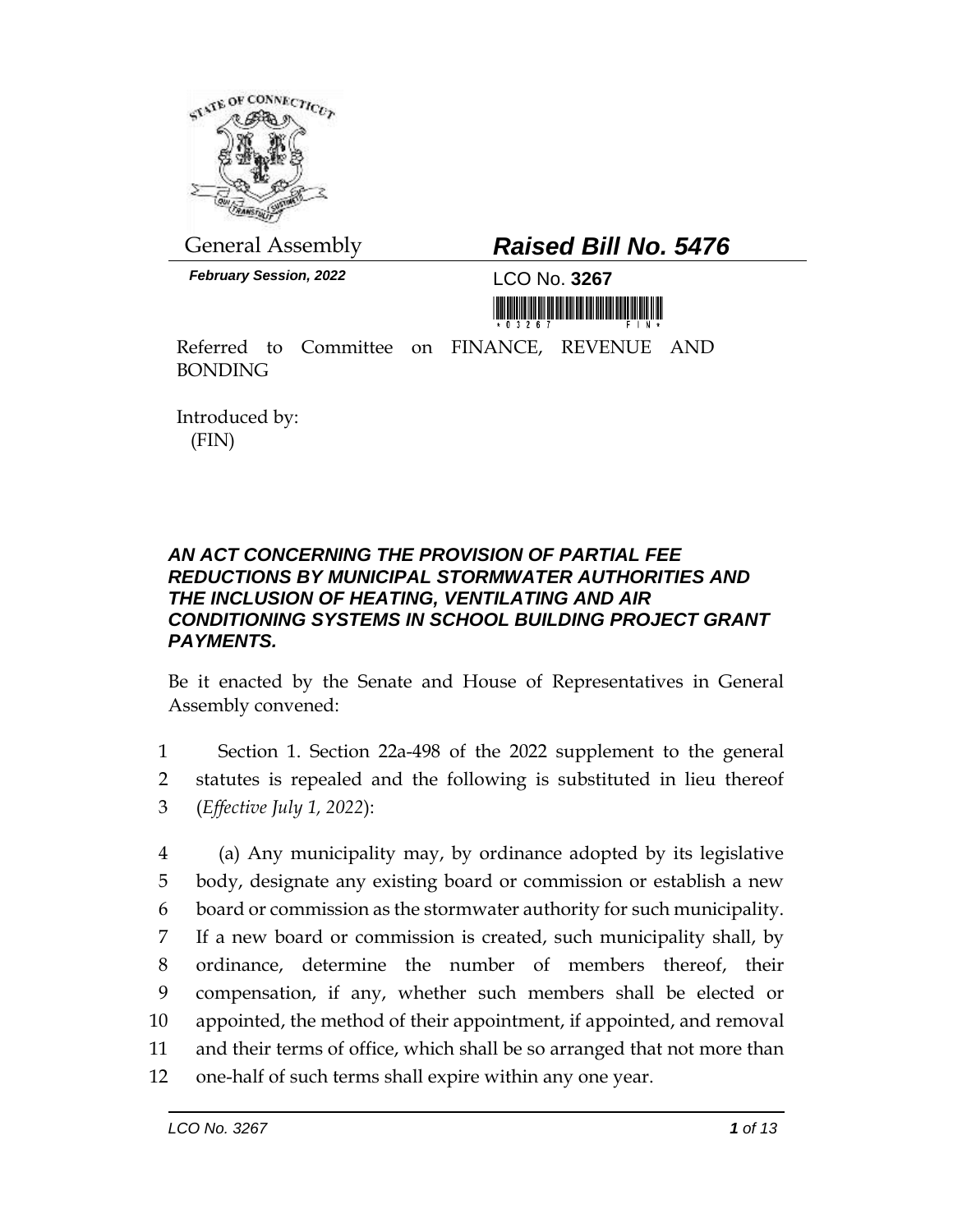(b) The purposes of the stormwater authority shall be to: (1) Develop a stormwater management program, including, but not limited to, (A) a program for construction and post-construction site stormwater runoff control, including control detention and prevention of stormwater runoff from development sites; or (B) a program for control and abatement of stormwater pollution from existing land uses, and the detection and elimination of connections to the stormwater system that threaten the public health, welfare or the environment; (2) provide public education and outreach in the municipality relating to stormwater management activities and to establish procedures for public participation; (3) provide for the administration of the stormwater management program; (4) establish geographic boundaries of the stormwater authority district; and (5) recommend to the legislative body of the municipality in which such district is located the imposition of a fee upon the interests in real property within such district, subject to the fifteen per cent limitation on, or alternative election to exempt, properties owned by hospitals described in subdivision (3) of subsection (c) of this section, the revenues from which shall be used in carrying out any of the powers of such district. In accomplishing the purposes of this section, the stormwater authority may plan, layout, acquire, construct, reconstruct, repair, maintain, supervise and manage stormwater control systems.

 (c) (1) Any stormwater authority created by a municipality pursuant to subsection (a) of this section may levy fees, approved by the legislative body of the municipality in accordance with the provisions of subdivision (3) of this subsection, on property owners of the municipality, except as specified in subdivision (2) of this subsection, for the purposes described in subsection (b) of this section. In establishing fees for properties in its district, the stormwater authority shall consider criteria, including, but not limited to, **[**the following: The**]** 43 the area of the property containing impervious surfaces from which stormwater runoff is generated **[**,**]** and land use types that result in higher or lower concentrations of stormwater pollution. **[**and the grand list valuation of the property.**]** In establishing fees for property in its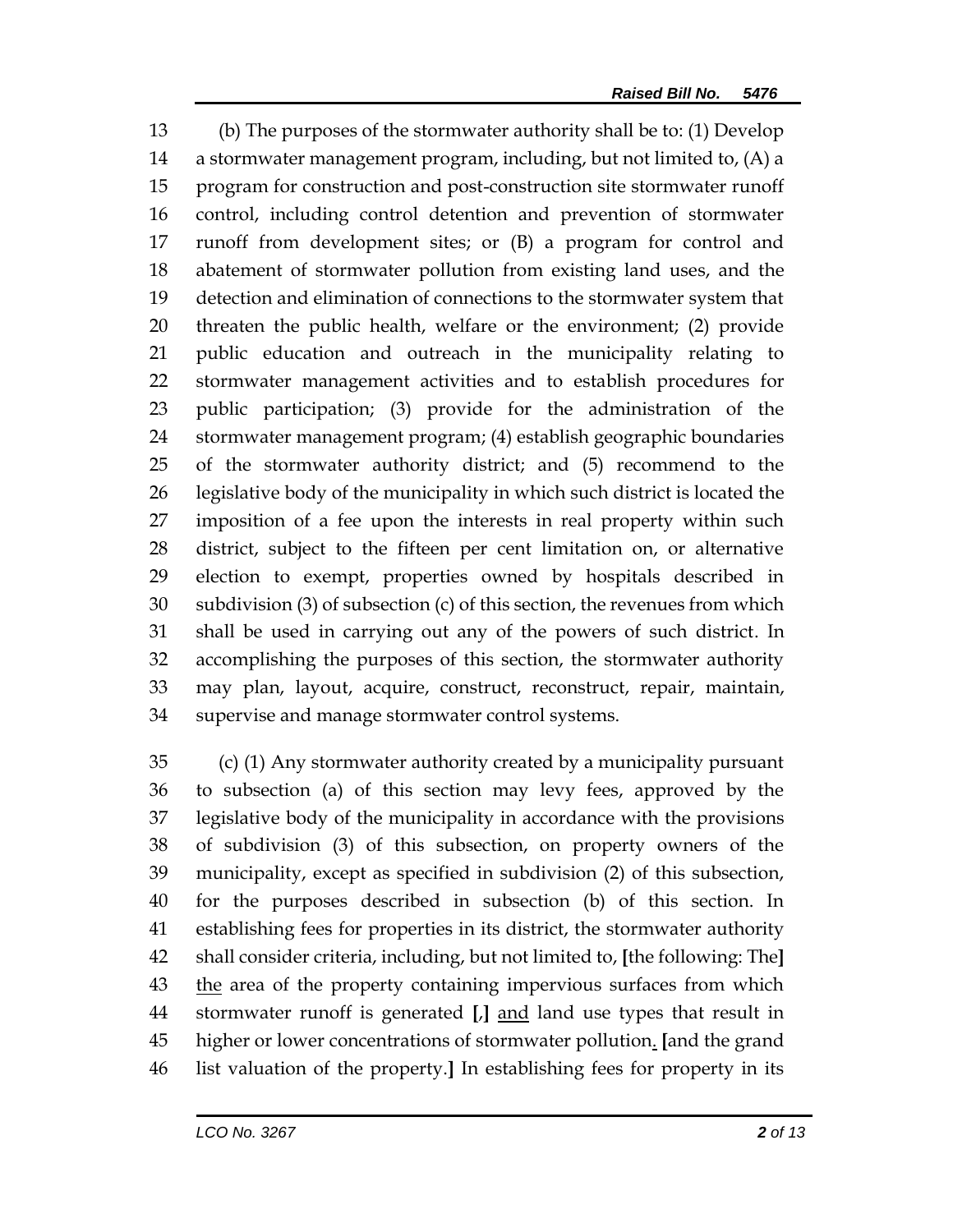district, the stormwater authority shall **[**offer**]** provide for:

 (A) A partial fee reduction, in the form of a credit proportional to the 49 reduction in stormwater runoff, for any property in its district whose owner maintains and operates a stormwater management system that complies with state and local stormwater management standards that were in effect at the time such system was approved and which system 53 effectively reduces, retains or treats stormwater onsite and is approved 54 by the stormwater authority;

 (B) An additional partial fee reduction, in the form of a credit proportional to the reduction in stormwater runoff, for any property **[**owner**]** in its district **[**who**]** whose owner has installed and is operating and maintaining current stormwater best management practices that reduce, retain **[**,**]** or treat stormwater onsite and that are approved by the stormwater authority; **[**.**]** and

 (C) An additional partial fee reduction, in the form of a credit proportional to the reduction in stormwater runoff, for any property in its district whose owner has installed and is operating and maintaining infrastructure that reduces, retains or treats stormwater onsite and which infrastructure exceeds any requirements that may be applicable to the property under any provision of the general statutes, regulation adopted by the Commissioner of the Department of Energy and Environmental Protection or local stormwater control ordinance.

 (2) In the case of land classified as, and consisting of, farm, forest or open space land, or property owned by the state government, or any of its political subdivisions or respective agencies, the stormwater authority may only **[**levee**]** levy such fees on areas of such land that contain impervious surfaces from which stormwater discharges to a municipal separate storm sewer system.

 (3) Each stormwater authority shall present its budget annually to the legislative body of the municipality for approval. Such budget shall include the specific programs the authority proposes to undertake during the fiscal year for which the budget is presented, the projected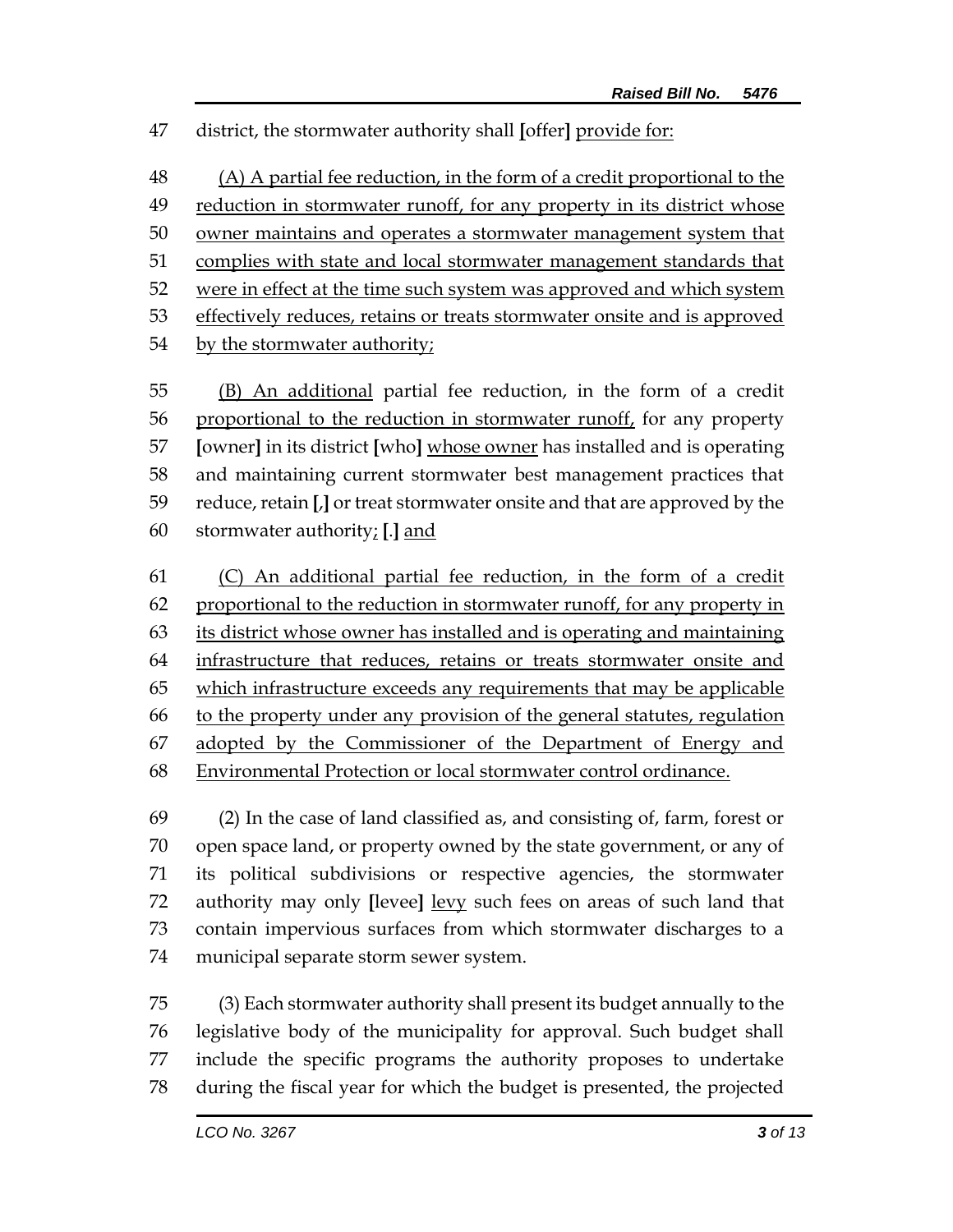expenditures for such programs for the fiscal year and the amount of the fee or fees the authority proposes to levy to pay for such expenditures. In no event shall the aggregate amount of the fees proposed for the fiscal year exceed the aggregate amount of such projected expenditures for the fiscal year and in no event shall more than fifteen per cent of the aggregate amount of the fees proposed for any fiscal year prior to July 1, 2026, be generated from properties located in the municipality that are owned by hospitals that are parties to the settlement agreement with the state approved pursuant to special act 19-1 of the December 2019 special session. The legislative body of the municipality shall ensure that the aggregate amount of the fees approved comply with such fifteen per cent limitation. For each such fiscal year prior to July 1, 2026, the authority shall, not later than thirty days after the conclusion of the fiscal year, (A) conduct a review to ensure that not more than fifteen per cent of the aggregate fees received for such fiscal year were generated from real property located in the municipality that is owned by one or more hospitals that are parties to the settlement agreement described in this subdivision, (B) in the event that the fees received from all such hospitals together exceed fifteen per cent of the aggregate fees received for such fiscal year, the stormwater authority shall rebate any amounts received in excess of fifteen per cent, proportionately, to such hospitals, and (C) provide the results of the stormwater authority's review, in writing to each hospital, regardless of whether a rebate is due. As an alternative to imposing the fee on properties located in the municipality that are owned by hospitals that are parties to such settlement agreement described in this subdivision, the legislative body may approve exemption of such properties from the fee until July 1, 2026. The legislative body of the municipality may approve fee amounts that are less than the amounts proposed by the authority but in no event shall the legislative body of the municipality approve fee amounts that are greater than the amounts proposed by the authority.

 (d) Any person aggrieved by the action of a stormwater authority under this section shall have the same rights and remedies for appeal and relief as are provided in the general statutes for taxpayers claiming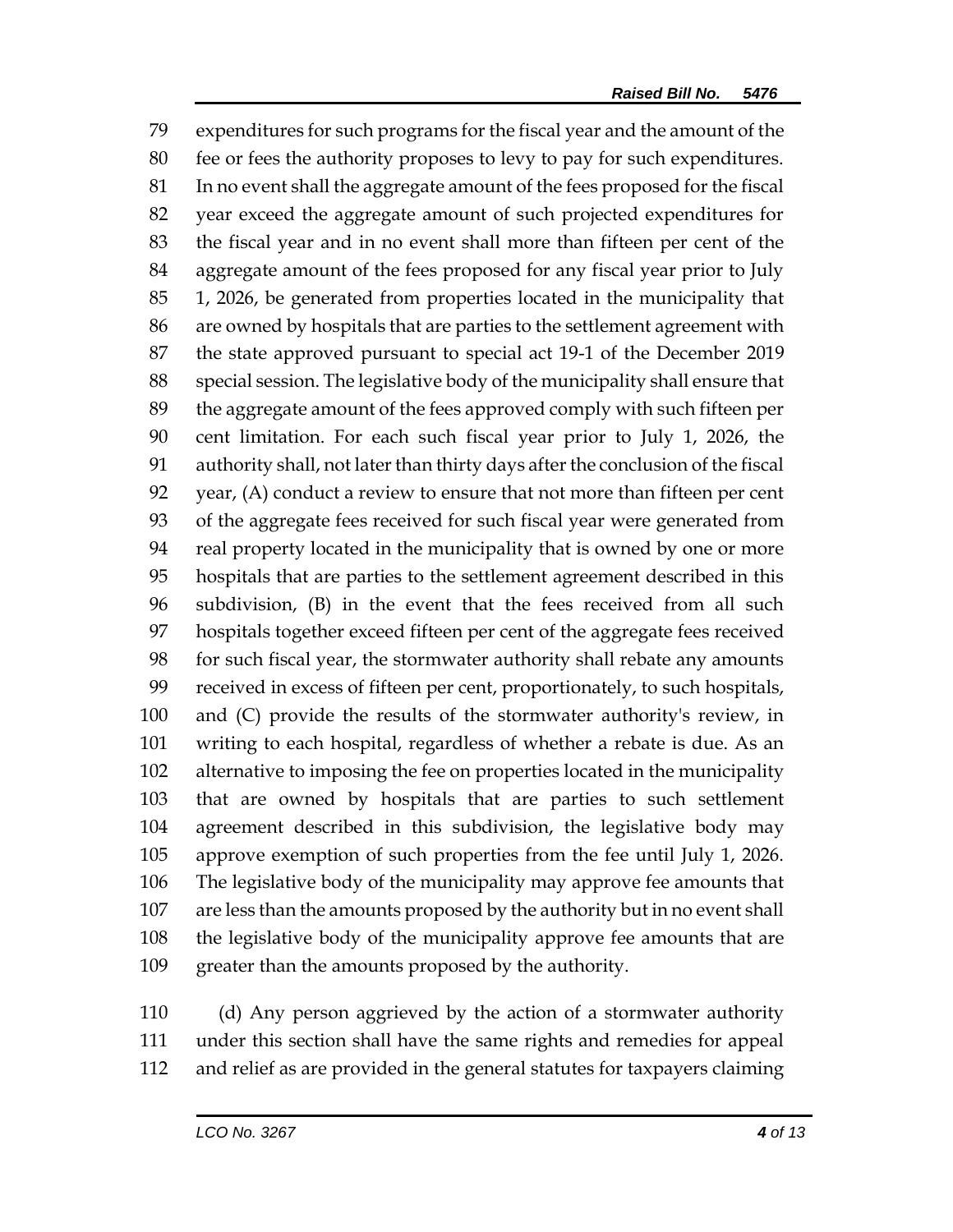to be aggrieved by the doings of the assessors or board of assessment appeals.

 (e) The authority may adopt municipal regulations to implement the stormwater management program.

 (f) The authority may, subject to the commissioner's approval, enter into contracts with any municipal or regional entity to accomplish the purposes of this section.

 (g) For purposes of this section and sections 22a-498a and 22a-498b, "municipality" means any town, city, borough, consolidated town and city or consolidated town or borough. "Municipality" does not include any local school district, regional school district, metropolitan district, district, as defined in section 7-324, or any other municipal corporation or authority authorized to issue bonds, notes or other obligations under the provisions of the general statutes or any special act.

 Sec. 2. Section 10-283 of the 2022 supplement to the general statutes is repealed and the following is substituted in lieu thereof (*Effective July 1, 2022*):

 (a) (1) Each town or regional school district shall be eligible to apply for and accept grants for a school building project as provided in this chapter. Any town desiring a grant for a public school building project may, by vote of its legislative body, authorize the board of education of such town to apply to the Commissioner of Administrative Services and to accept or reject such grant for the town. Any regional school board may vote to authorize the supervising agent of the regional school district to apply to the Commissioner of Administrative Services for and to accept or reject such grant for the district. Applications for such grants under this chapter shall be made by the superintendent of schools of such town or regional school district on the form provided and in the manner prescribed by the Commissioner of Administrative Services. The application form shall require the superintendent of schools to affirm that the school district considered the maximization of natural light, the use and feasibility of wireless connectivity technology and, on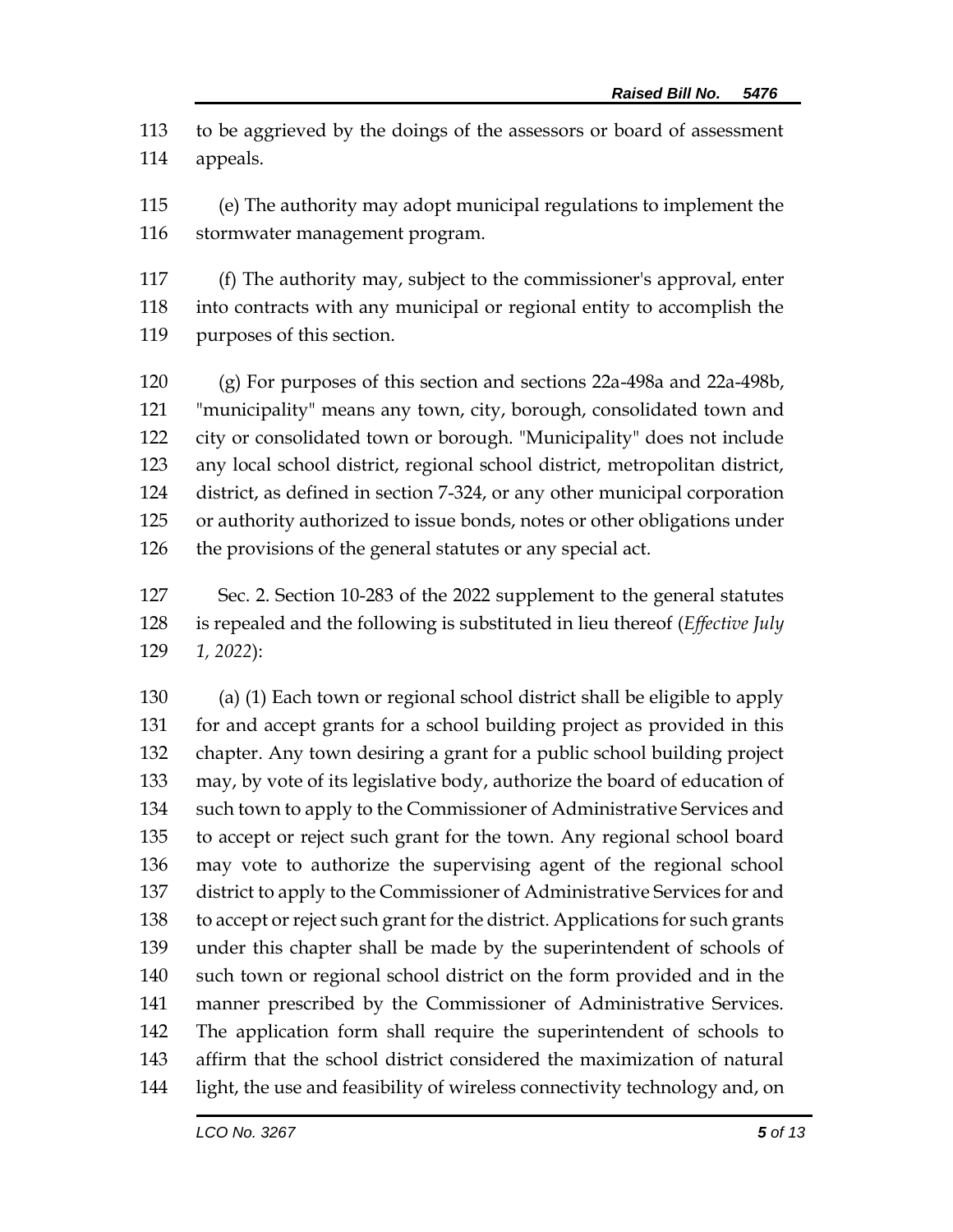and after July 1, 2014, the school safety infrastructure criteria, developed by the School Safety Infrastructure Council, pursuant to section 10-292r, in projects for new construction and alteration or renovation of a school building. The Commissioner of Administrative Services shall review each grant application for a school building project for compliance with educational requirements and on the basis of categories for building projects established by the Commissioner of Administrative Services in accordance with this section. The Commissioner of Education shall evaluate, if appropriate, whether the project will assist the state in meeting its obligations pursuant to the decision in Sheff v. O'Neill, 238 Conn. 1 (1996), or any related stipulation or order in effect, as determined by the Commissioner of Education. The Commissioner of Administrative Services shall consult with the Commissioner of Education in reviewing grant applications submitted for purposes of subsection (a) of section 10-65 or section 10-76e on the basis of the educational needs of the applicant. The Commissioner of Administrative Services shall review each grant application for a school building project for compliance with standards for school building projects pursuant to regulations, adopted in accordance with section 10- 287c, and, on and after July 1, 2014, the school safety infrastructure criteria, developed by the School Safety Infrastructure Council pursuant to section 10-292r. Notwithstanding the provisions of this chapter, the Board of Trustees of the Community-Technical Colleges on behalf of Quinebaug Valley Community College and Three Rivers Community College and the following entities that will operate an interdistrict magnet school that will assist the state in meeting its obligations pursuant to the decision in Sheff v. O'Neill, 238 Conn. 1 (1996), or any related stipulation or order in effect, as determined by the Commissioner of Education, may apply for and shall be eligible to receive grants for school building projects pursuant to section 10-264h for such a school: (A) The Board of Trustees of the Community- Technical Colleges on behalf of a regional community-technical college, (B) the Board of Trustees of the Connecticut State University System on behalf of a state university, (C) the Board of Trustees for The University of Connecticut on behalf of the university, (D) the board of governors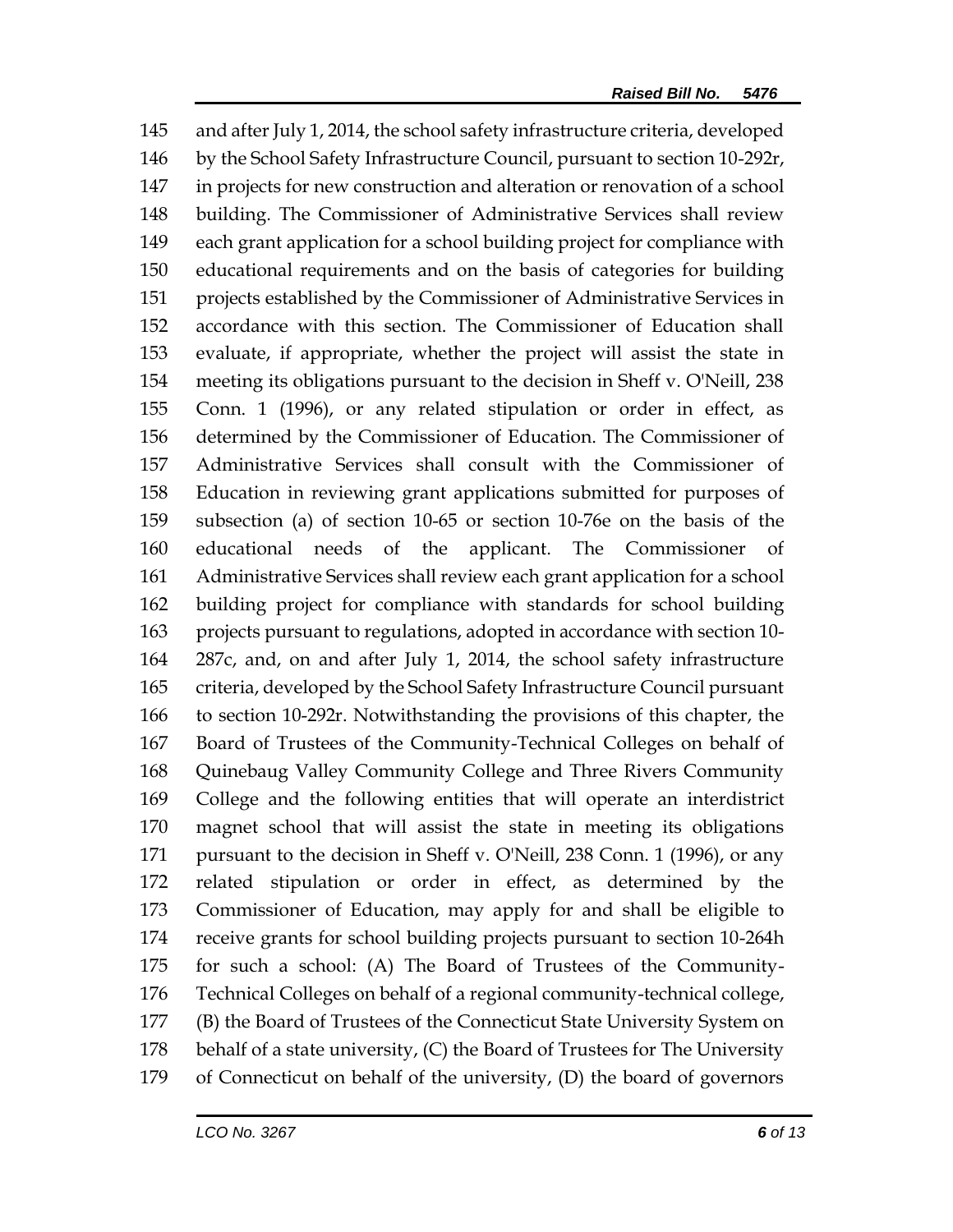for an independent institution of higher education, as defined in subsection (a) of section 10a-173, or the equivalent of such a board, on behalf of the independent institution of higher education, (E) cooperative arrangements pursuant to section 10-158a, and (F) any other third-party not-for-profit corporation approved by the Commissioner of Education.

 (2) The Commissioner of Administrative Services shall assign each school building project to a category on the basis of whether such project is primarily required to: (A) Create new facilities or alter existing facilities to provide for mandatory instructional programs pursuant to this chapter, for physical education facilities in compliance with Title IX of the Elementary and Secondary Education Act of 1972 where such programs or such compliance cannot be provided within existing facilities or for the correction of code violations which cannot be reasonably addressed within existing program space; (B) create new facilities or alter existing facilities to enhance mandatory instructional programs pursuant to this chapter or provide comparable facilities among schools to all students at the same grade level or levels within the school district unless such project is otherwise explicitly included in another category pursuant to this section; and (C) create new facilities or alter existing facilities to provide supportive services, provided in no event shall such supportive services include swimming pools, auditoriums, outdoor athletic facilities, tennis courts, elementary school playgrounds, site improvement or garages or storage, parking or general recreation areas. All applications submitted prior to July first shall be reviewed promptly by the Commissioner of Administrative Services. The Commissioner of Administrative Services shall estimate the amount of the grant for which such project is eligible, in accordance with the provisions of section 10-285a, provided an application for a school building project determined by the Commissioner of Education to be a project that will assist the state in meeting its obligations pursuant to the decision in Sheff v. O'Neill, 238 Conn. 1 (1996), or any related stipulation or order in effect, as determined by the Commissioner of Education, shall have until September first to submit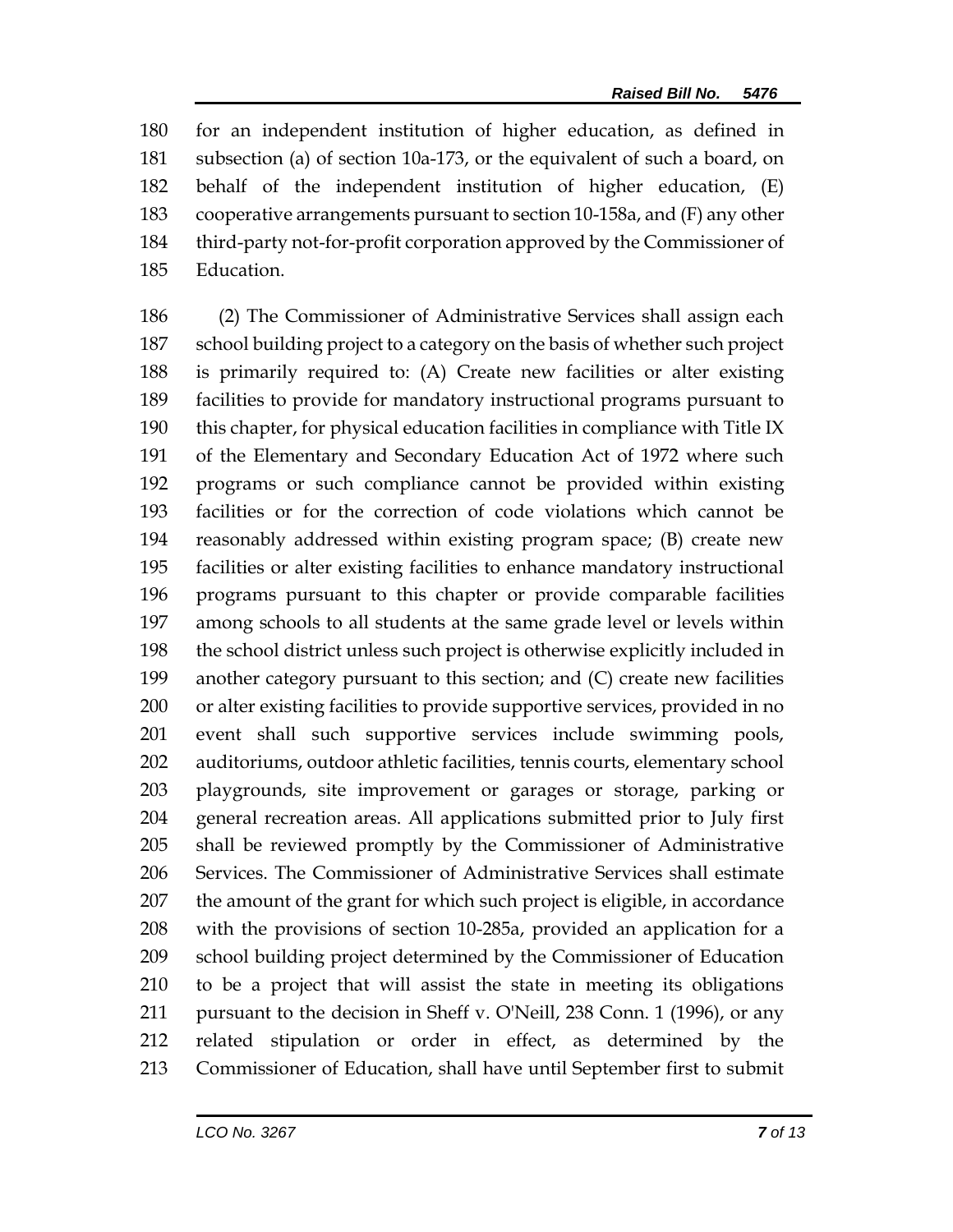an application for such a project and may have until December first of the same year to secure and report all local and state approvals required to complete the grant application. The Commissioner of Administrative Services shall annually prepare a listing of all such eligible school building projects listed by category together with the amount of the estimated grants for such projects and shall submit the same to the Governor, the Secretary of the Office of Policy and Management and the 221 General Assembly on or before the fifteenth day of December, except as provided in section 10-283a, with a request for authorization to enter into grant commitments. On or before December thirty-first annually, the Secretary of the Office of Policy and Management may submit comments and recommendations regarding each eligible project on such listing of eligible school building projects to the school construction committee, established pursuant to section 10-283a. Each such listing shall include a report on the following factors for each eligible project: (i) An enrollment projection and the capacity of the school, (ii) a substantiation of the estimated total project costs, (iii) the readiness of such eligible project to begin construction, (iv) efforts made by the local or regional board of education to redistrict, reconfigure, merge or close schools under the jurisdiction of such board prior to submitting an application under this section, (v) enrollment and capacity information for all of the schools under the jurisdiction of such board for the five years prior to application for a school building project grant, (vi) enrollment projections and capacity information for all of the schools under the jurisdiction of such board for the eight years following the date such application is submitted, and (vii) the state's education priorities relating to reducing racial and economic isolation for the school district. For the period beginning July 1, 2006, and ending June 30, 2012, no project, other than a project for a technical education and career school, may appear on the separate schedule of authorized projects which have changed in cost more than twice. On and after July 1, 2012, no project, other than a project for a technical education and career school, may appear on the separate schedule of authorized projects which have changed in cost more than once, except the Commissioner of Administrative Services may allow a project to appear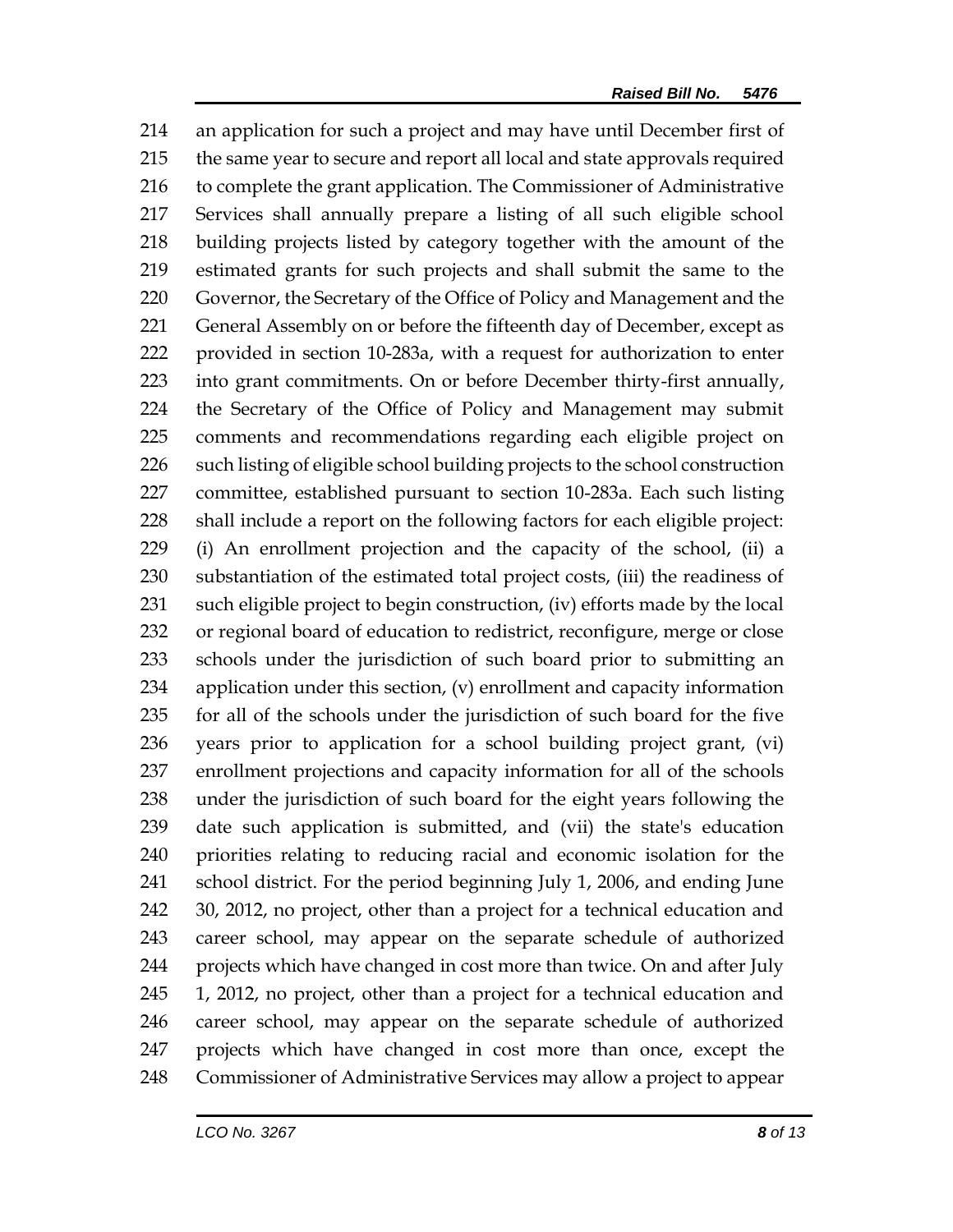on such separate schedule of authorized projects a second time if the town or regional school district for such project can demonstrate that exigent circumstances require such project to appear a second time on such separate schedule of authorized projects. Notwithstanding any provision of this chapter, no projects which have changed in scope or cost to the degree determined by the Commissioner of Administrative Services, in consultation with the Commissioner of Education, shall be eligible for reimbursement under this chapter unless it appears on such list. The percentage determined pursuant to section 10-285a at the time a school building project on such schedule was originally authorized shall be used for purposes of the grant for such project. On and after July 1, 2006, a project that was not previously authorized as an interdistrict magnet school shall not receive a higher percentage for reimbursement than that determined pursuant to section 10-285a at the time a school building project on such schedule was originally authorized. The General Assembly shall annually authorize the Commissioner of Administrative Services to enter into grant commitments on behalf of the state in accordance with the commissioner's categorized listing for such projects as the General Assembly shall determine. The Commissioner of Administrative Services may not enter into any such grant commitments except pursuant to such legislative authorization. Any regional school district which assumes the responsibility for completion of a public school building project shall be eligible for a grant pursuant to subdivision (5) or (6), as the case may be, of subsection (a) of section 10-286 when such project is completed and accepted by such regional school district.

 (3) (A) All final calculations completed by the Department of Administrative Services for school building projects shall include a computation of the state grant for the school building project amortized on a straight line basis over a twenty-year period for school building projects with costs equal to or greater than two million dollars and over a ten-year period for school building projects with costs less than two million dollars. Any town or regional school district which abandons, sells, leases, demolishes or otherwise redirects the use of such a school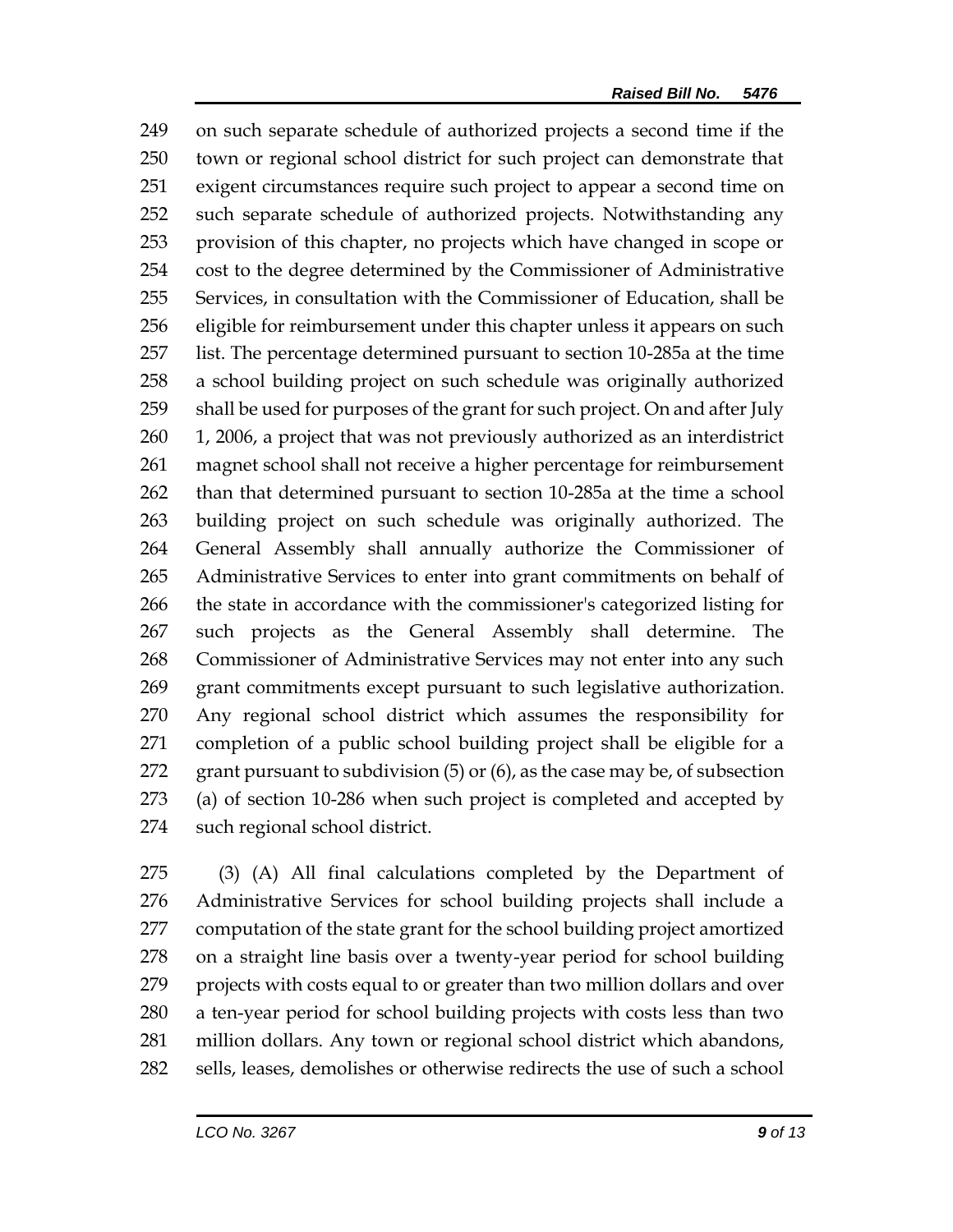building project to other than a public school use during such amortization period shall refund to the state the unamortized balance of the state grant remaining as of the date the abandonment, sale, lease, demolition or redirection occurs. The amortization period for a project shall begin on the date the project was accepted as complete by the local or regional board of education. A town or regional school district required to make a refund to the state pursuant to this subdivision may request forgiveness of such refund if the building is redirected for public use. The Department of Administrative Services shall include as an addendum to the annual school construction priority list all those towns requesting forgiveness. General Assembly approval of the priority list containing such request shall constitute approval of such request. This subdivision shall not apply to projects to correct safety, health and other code violations or to remedy certified school indoor air quality emergencies approved pursuant to subsection (b) of this section or projects subject to the provisions of section 10-285c.

 (B) If the board of governors for an independent institution of higher education, as defined in subsection (a) of section 10a-173, or the equivalent of such a board, on behalf of the independent institution of higher education, that operates an interdistrict magnet school makes private use of any portion of a school building in which such operator received a school building project grant pursuant to this chapter, such operator shall annually submit a report to the Commissioner of Education that demonstrates that such operator provides an equal to or greater than in-kind or supplemental benefit of such institution's facilities to students enrolled in such interdistrict magnet school that outweighs the private use of such school building. If the commissioner finds that the private use of such school building exceeds the in-kind or supplemental benefit to magnet school students, the commissioner may require such institution to refund to the state the unamortized balance of the state grant.

 (C) Any moneys refunded to the state pursuant to subparagraphs (A) and (B) of this subdivision shall be deposited in the state's tax-exempt proceeds fund and used not later than sixty days after repayment to pay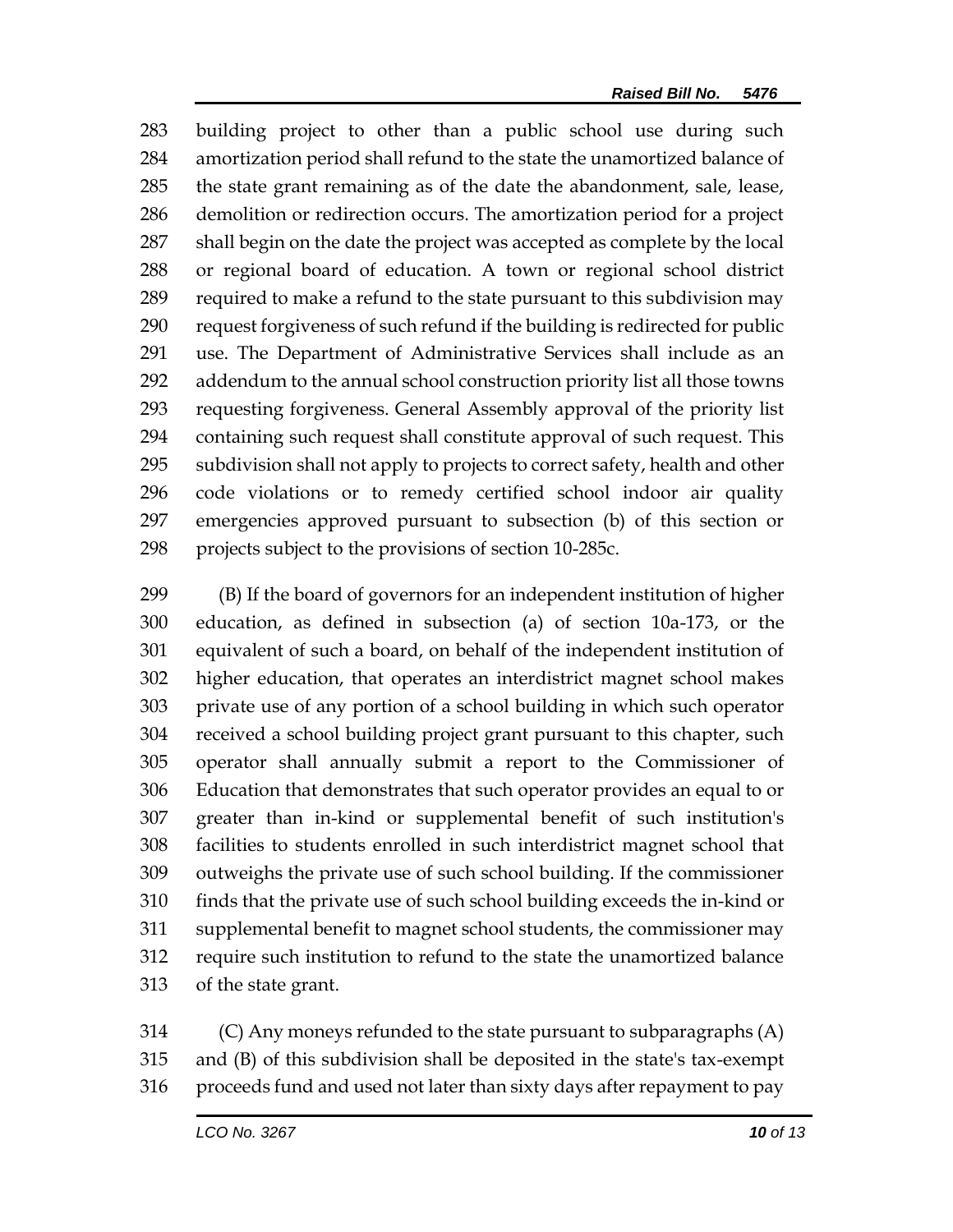debt service on, including redemption, defeasance or purchase of, outstanding bonds of the state the interest on which is not included in gross income pursuant to Section 103 of the Internal Revenue Code of 1986, or any subsequent corresponding internal revenue code of the United States, as from time to time amended.

 (b) (1) Notwithstanding the application date requirements of this section, at any time within the limit of available grant authorization and within the limit of appropriated funds, the Commissioner of Administrative Services, in consultation with the Commissioner of Education, may approve applications for grants and make payments for such grants, for any of the following reasons: (A) To assist school building projects to remedy damage from fire and catastrophe, (B) to correct safety, health and other code violations, (C) to replace roofs, including the replacement or installation of skylights as part of the roof replacement project, (D) to remedy a certified school indoor air quality emergency, (E) to install insulation for exterior walls and attics, (F) to purchase and install a limited use and limited access elevator, windows, photovoltaic panels, wind generation systems, building management systems, a public school administrative or service facility or portable classroom buildings, provided portable classroom building projects shall not create a new facility or cause an existing facility to be modified so that the portable buildings comprise a substantial percentage of the total facility area, as determined by the commissioner, **[**or**]** (G) for school security projects, including, but not limited to, making improvements to existing school security infrastructure or installing new school security infrastructure, or (H) to install, replace or repair a heating, ventilation or air conditioning system.

 (2) Not later than seven calendar days following the discovery of a reason described in subparagraphs (A) to (F), inclusive, of subdivision (1) of this subsection, the superintendent of schools of a town or regional school district shall notify the Commissioner of Administrative Services in writing of such reason in order to be eligible for a grant under this subsection. Such superintendent shall submit an application to the commissioner not later than six months following such notification in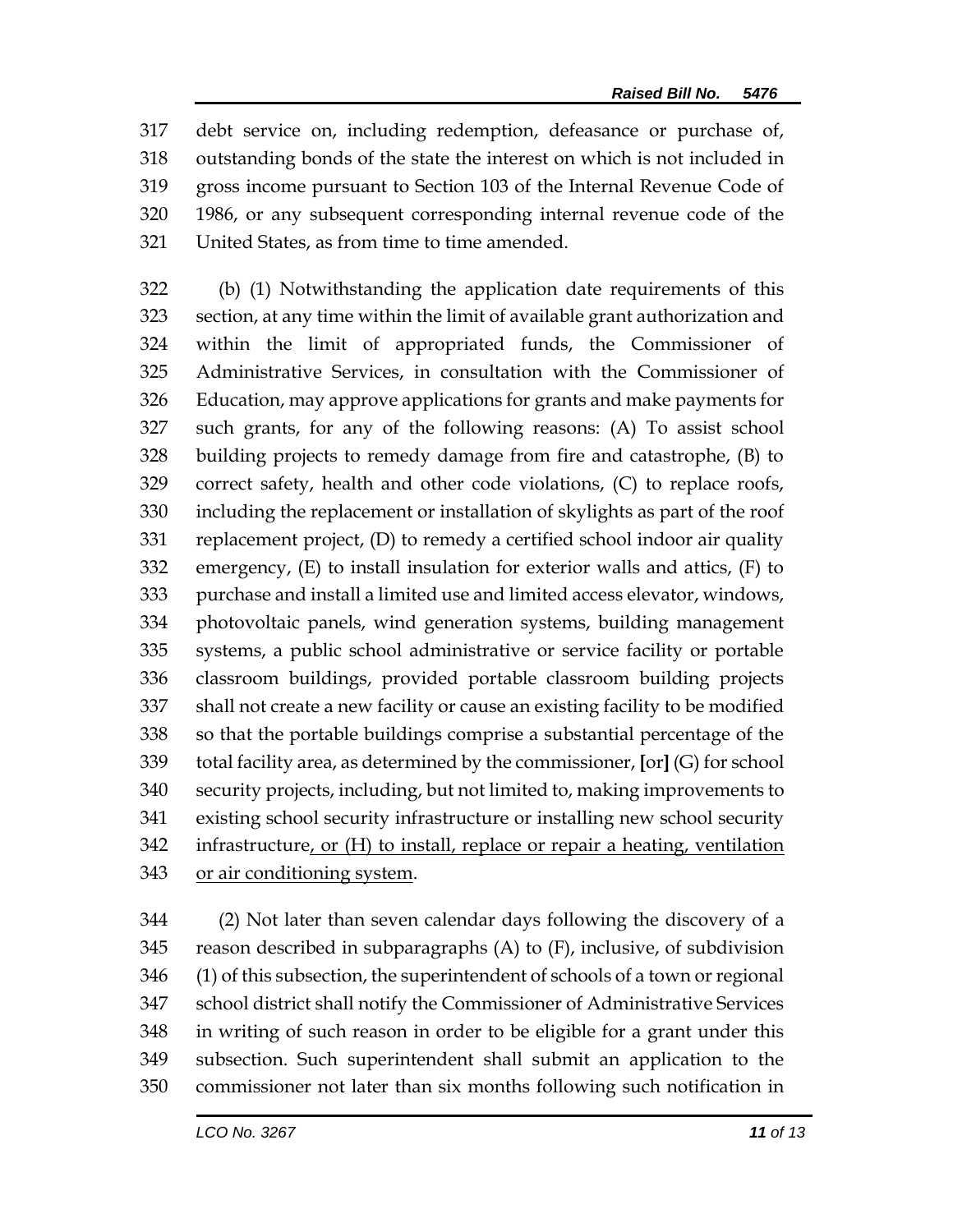order to receive a grant under this subsection.

 (c) No school building project shall be added to the list prepared by the Commissioner of Administrative Services pursuant to subsection (a) of this section after such list is submitted to the committee of the General Assembly appointed pursuant to section 10-283a unless (1) the project is for a school placed on probation by the New England Association of Schools and Colleges and the project is necessary to preserve accreditation, (2) the project is necessary to replace a school building for which a state agency issued a written notice of its intent to take the school property for public purpose, (3) it is a school building project determined by the Commissioner of Education to be a project that will assist the state in meeting its obligations pursuant to the decision in Sheff v. O'Neill, 238 Conn. 1 (1996), or any related stipulation or order in effect, as determined by the Commissioner of Education. The provisions of this subsection shall not apply to projects previously authorized by the General Assembly that require special legislation to correct procedural deficiencies.

 (d) No school building project shall be added to the list prepared by the Commissioner of Administrative Services pursuant to subsection (a) of this section, unless the applicant, prior to submitting an application, has (1) secured funding authorization for the local share of the project costs and such authorization has become effective pursuant to the general statutes and local ordinance or charter, or (2) scheduled and prepared a referendum, if required, the results of which shall be submitted on or before the fifteenth day of November in the year of application. The reimbursement percentage for a project covered by this subsection shall reflect the rates in effect during the fiscal year in which such local funding authorization is secured.

| This act shall take effect as follows and shall amend the following |                     |           |
|---------------------------------------------------------------------|---------------------|-----------|
| sections:                                                           |                     |           |
|                                                                     |                     |           |
| Section 1                                                           | <i>July 1, 2022</i> | $22a-498$ |
| Sec. 2                                                              | <i>July 1, 2022</i> | 10-283    |